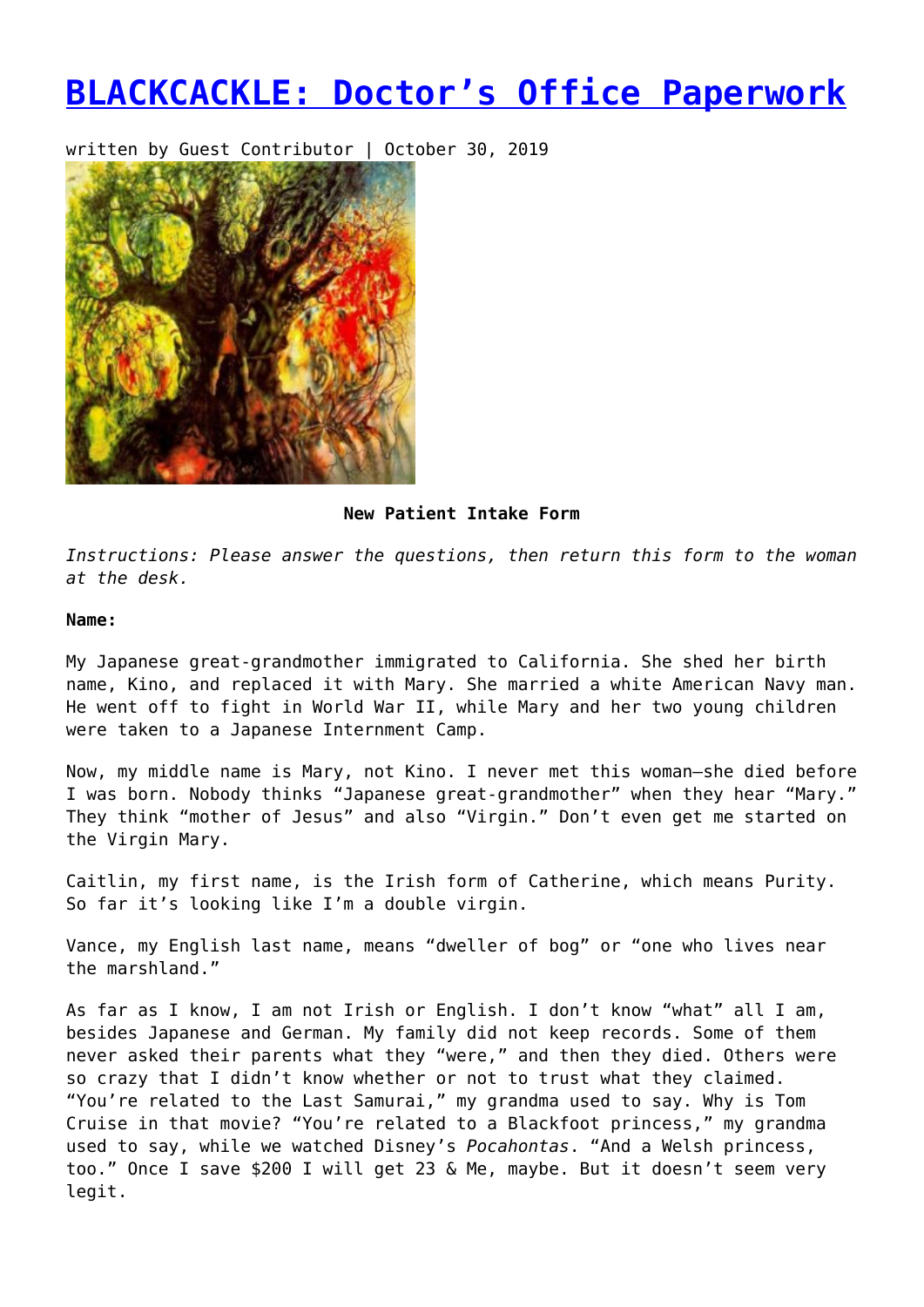Caitlin Mary Vance: or, "Bog-Dwelling, Double-Virgin Mother of a Non-Japanese Male Deity."

# **Birthday:**

I tend to sleep my birthdays away.

I identify with SOME of the qualities associated with my astrological sign: I am curious, adaptable, and nervous. I am inconsistent, indecisive, restless. Cerebral, gentle, and affectionate. I contain two personalities in one. I forever seek a missing other half that in fact does not exist. I make too many wishes.

However, I do not feel like the life of the party. Aren't Geminis supposed to be the life of the party?

# **Contact Information:**

You can find me reading in the pink chair with high walls like a womb.

# **Emergency Contact Information:**

While in the midst of an emergency, I tend not to answer the phone.

**Please list any health problems that you and/or members of your blood family have:**

Brain cancer, lung cancer, COPD, heart disease, stroke, clinical depression, OCD, bipolar disorder, seizures, body dysmorphia, PTSD, insomnia, alcoholism, drug addiction, agoraphobia.

# **What do you eat for breakfast?**

Coffee. Powdered, chocolate-flavored vitamins mixed with soymilk. Two yellow pills, one pink,

half a white.

# **How much do you drink?**

I kind of hate alcohol, but I drink beers at poetry readings because it seems weird not to. They are always holding poetry readings at bars. I feel I always have to pay for the space I take up.

# **Do you smoke or use other tobacco products?**

Years ago on the first day of school, the poetry teacher asked each student what we loved most. My real answer was humiliating. I made something up instead. My girlfriend at the time said "reading."

Recently I went to a beautiful wedding on a beach. The next day I got a respiratory infection and coughed my way into a lost voice. I slept away the next two weeks. Never have I felt so useless. Never have I been so aware that my body is aging, and that part of aging is sickness.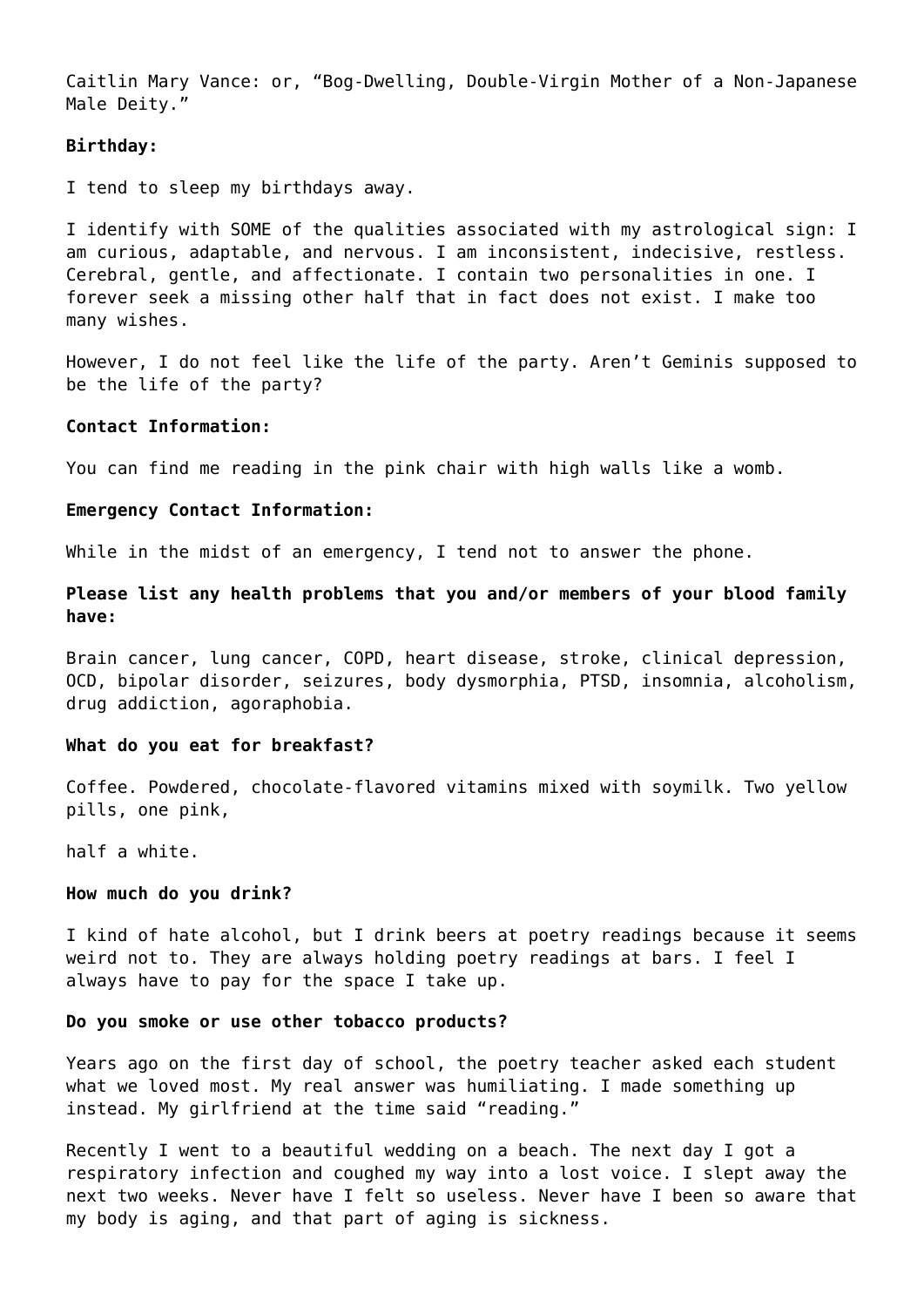I no longer enjoy cigarettes, because of their association with coughing. I don't even smoke them when I'm drunk. Then again, I never get drunk anymore. My uncle died a few days ago. He hadn't been able to breathe for a long time. He had a breathing machine like Darth Vader. Perhaps my favorite word from academia is post-human.

## **Are you currently pregnant?**

No. I wish, but I need to procure money first and I don't know how to do that. Plus, several people have suggested that I'm too crazy to have a child. The child will be crazy, too, they fear.

#### **Have you ever been pregnant?**

No.

#### **Would you like to speak to someone about birth control today?**

Oh, yes—Congress, the Supreme Court, the White House, extremist religious groups, medical researchers, and all the men who have sex with women.

## **When was the date of your last menstrual period?**

I couldn't be more proud to say that I'm finally synced up with the moon. When she is full

and bright, I am bleeding.

# **Can you start with 100, then subtract 7 over and over and tell me what number you end up with?**

No, thanks. You can just mark me down as impaired, or whatever.

# **Do you have any plans to carry out suicide or murder?**

Certainly not. I would never kill myself unless I *knew* I would otherwise face a worse death. For instance, if someone was about to chop me into pieces and then eat the pieces in front of me (and they'd eat my eyes last), and I saw a gun within reach but the gun was enchanted so that I couldn't use it to shoot the murderer, I could only use it to shoot myself, and there was no possibility of escaping the scenario, I'd shoot myself in the head because I know exactly the right way to do it so you actually die, you don't just cause yourself a lot of pain and wake up later in a hospital bed with tubes in all your orifices, and I don't like that I know the best way to successfully die but I do, someone told it to me. I won't be the one to tell it to you, doctor, nurse, Sally, or whoever is reading this form. But it would be pretty easy to look up, if you're curious.

More realistically, though, say I live to old age and then I'm diagnosed with some terminal, terrible illness like COPD. Rather than just letting the suffering get worse and worse until I shrivel into a raisin and die alone in a hospital while my future grown children are out for a few minutes sitting in line at a Chick-Fil-A drive-thru, I might prefer, upon being diagnosed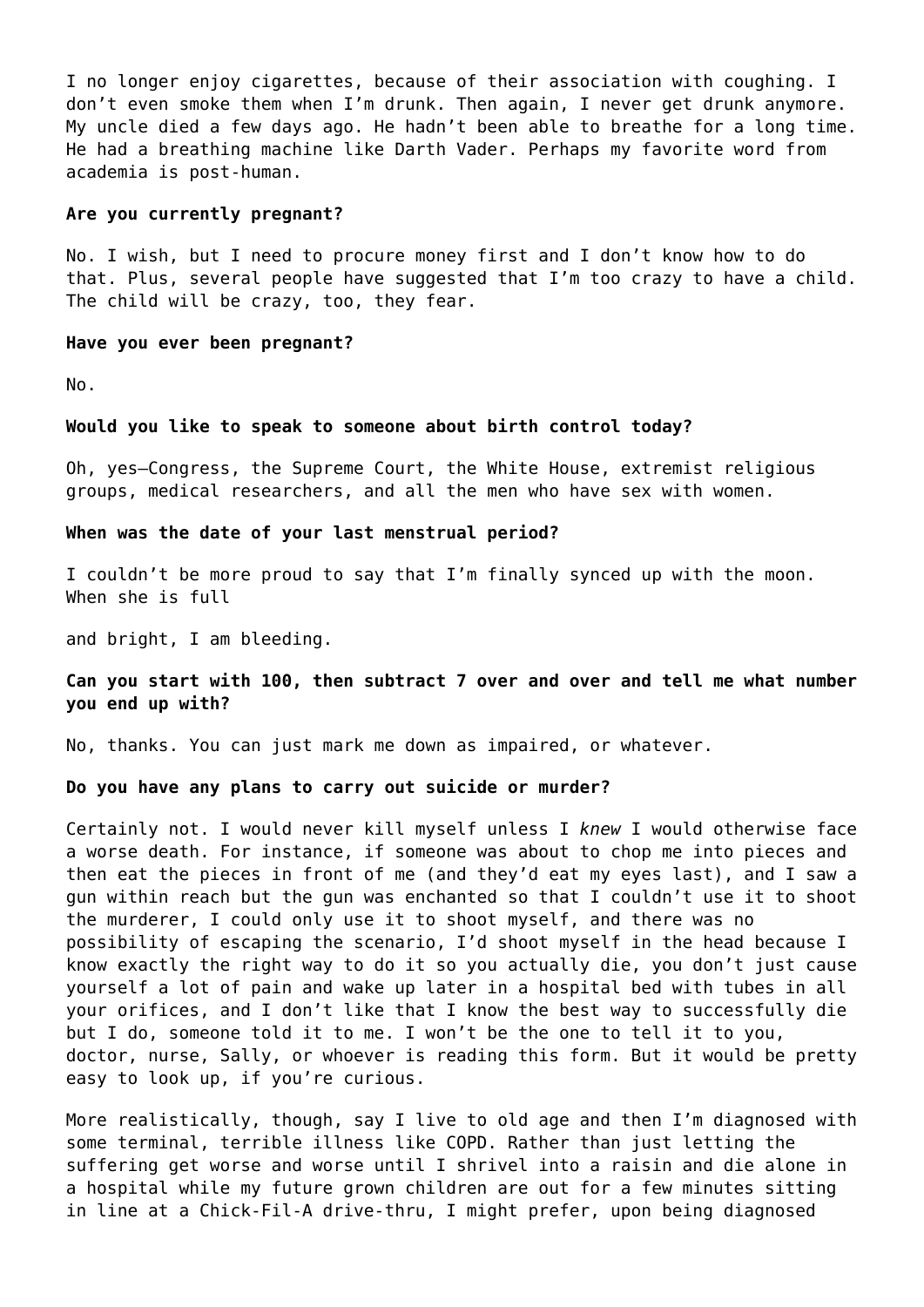with some shitty illness, to just go to a wonderful beach with all my friends and family (the ones who are still alive) and all their dogs. We could have a potluck party and a poetry reading on the beach, perhaps take some MDMA, light tiki torches, bounce in a bouncy castle, then everyone would go around in a circle and say their favorite things about me. Then I'd take whatever kind of poison is closest to painless, and float out to sea on a little raft clutching a bouquet of bleeding hearts, my favorite flower, and mermaids could eat my corpse.

Or perhaps I'd also kill myself if I knew I were about to face something even worse than death—whatever death even is. These days they say God's not real, therefore death is only oblivion, or nothing, or darkness.

I would never kill someone else unless it was in defense of someone I loved or probably even self-defense, or in defense of the good of the world…I hope I wouldn't get all French Revolution though. I really do wonder how the world may have been different if the damn French Revolution people had just been a little less sadistic, raping both living people and corpses, chopping off the head of Marie Antoinette's best friend, then parading it on a stick outside Marie Antoinette's window. A murderer on one of those Netflix documentary series about murderers describes "not being able to" kill his friend, but then "stepping past the part [of himself] that wouldn't let [him] do it."

Is the thing preventing us from killing just some invisible wall you can simply *step through*?

# **Have you ever started a fire?**

In Nick's backyard one summer, near a pile of dry fallen leaves, we held a long lighter in front of a Super Soaker filled with gasoline we took from his dad's garage stash. That was one incident in our year of pyromania. We, at least I, never hoped for any real damage, it's just that it was summer—school was out, my mother was at work, my sister was locked in the basement, doing whatever she did all day on the internet. I was lonely, too old to find friends in the stuffed rabbit Daisy or the dinosaur Mary. I've always had an inexplicable aversion to technology. This makes me wonder if I'm less evolved than other people. I was too young for drugs and too young for sex. Fire was about right for my age.

# **What kind of insurance do you have?**

The cheapest option on the Obamacare website.

**What is the meaning of this statement? "Those who live in glass houses should not throw stones."**

I've never heard this statement in my life. I'll suppose it means: being self-destructive does not make you cool.

**Please sign your name in the space below, then kindly return this form to the woman at the desk. Thank you.**